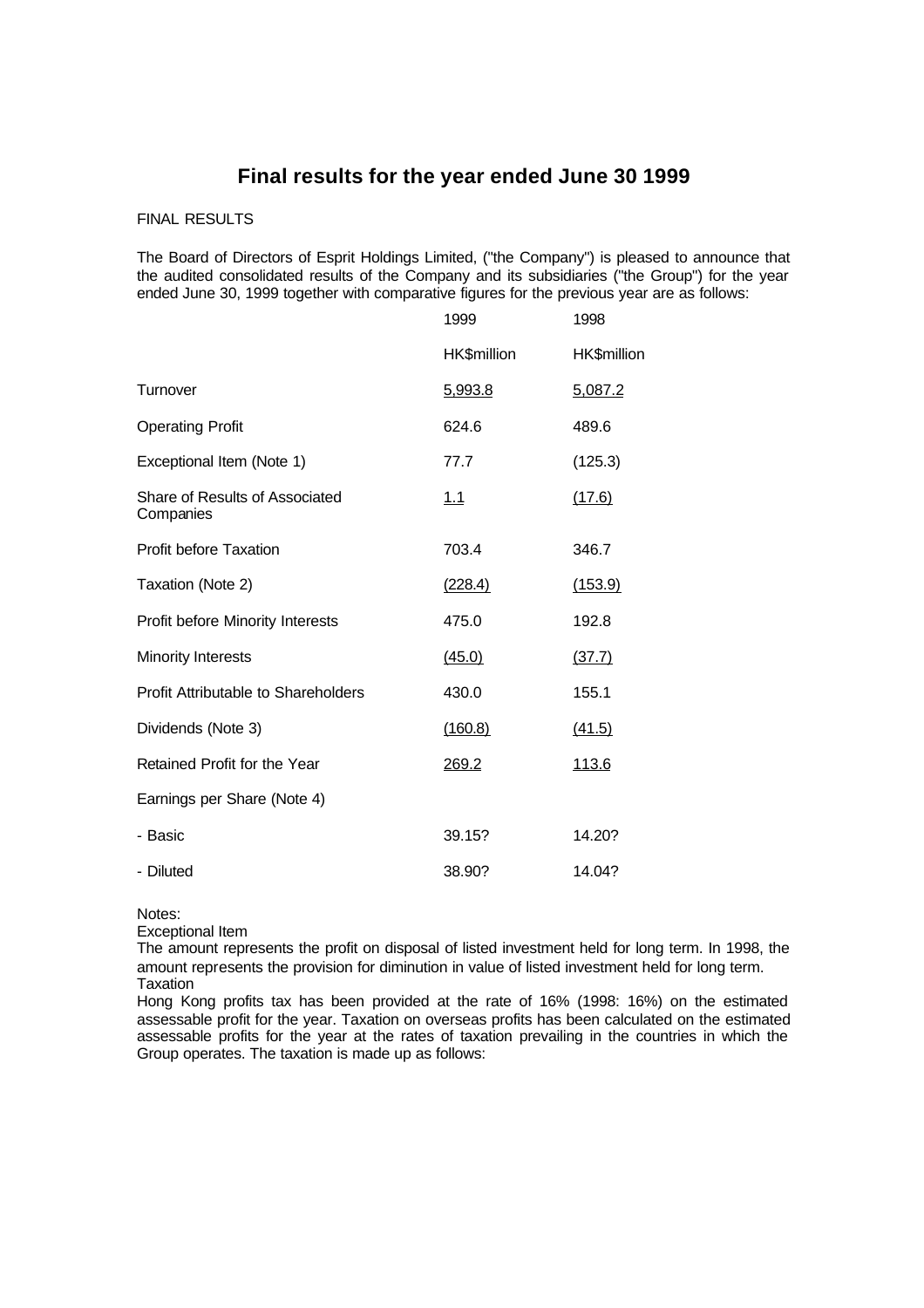|                                                                                                     | 1999        | 1998        |
|-----------------------------------------------------------------------------------------------------|-------------|-------------|
|                                                                                                     | HK\$million | HK\$million |
| The Company and its subsidiaries:                                                                   |             |             |
| Hong Kong profits tax                                                                               | 33.8        | 25.1        |
| Overseas taxation net of over provision for prior<br>years of HK\$14,813,000 (1998: HK\$55,619,000) | 244.0       | 131.1       |
| Deferred taxation                                                                                   | (49.4)      | (2.3)       |
|                                                                                                     | 228.4       | 153.9       |
| <b>Dividends</b>                                                                                    |             |             |
|                                                                                                     | 1999        | 1998        |
|                                                                                                     | HK\$million | HK\$million |
| Interim dividend paid of 3.8? (1998: 3.8?) per<br>share                                             | 41.9        | 41.5        |
| Proposed final dividend of 10.7? (1998: Nil) per<br>share                                           | 118.9       | 0.0         |
|                                                                                                     | 160.8       | 41.5        |

The amount provided for the 1999 proposed final dividend is based on 1,111,521,567 shares in issue as at September 27, 1999.

#### Earnings per Share

The calculation of basic earnings per share is based on the profit attributable to shareholders of HK\$430,027,000 (1998: HK\$155,099,000) and on the weighted average number of shares in issue of 1,098,272,077 during the year (1998:1,092,379,912).

The calculation of fully diluted earnings per share is based on the profit attributable to shareholders of HK\$430,027,000 (1998: HK\$155,099,000), and on the weighted average number of shares in issue during the year of 1,098,272,077 (1998: 1,092,379,912) plus the weighted average number of 7,092,995 shares (1998: 12,159,236 shares) deemed to be issued at no consideration on the assumption that all outstanding share options granted under the Share Option Scheme had been exercised on July 1, 1998.

#### PROPOSED FINAL DIVIDEND

The Directors have resolved to recommend the payment of a final dividend of HK10.7 cents per share in cash in respect of the year ended June 30, 1999 to be paid to those shareholders whose names appear on the Register of Members of the Company at the close of business on November 25, 1999 ("Shareholders"), with a scrip alternative to offer the right to Shareholders to elect to receive such final dividend wholly or partly by allotment of new shares credited as fully paid in lieu of cash (the "Scrip Dividend Scheme").

A circular containing details of the Scrip Dividend Scheme together with the relevant election form will be sent to Shareholders on or about November 29, 1999. The Scrip Dividend Scheme is conditional upon the granting by the Listing Committee of The Stock Exchange of Hong Kong Limited of the listing of and permission to deal in the new shares to be issued pursuant thereto.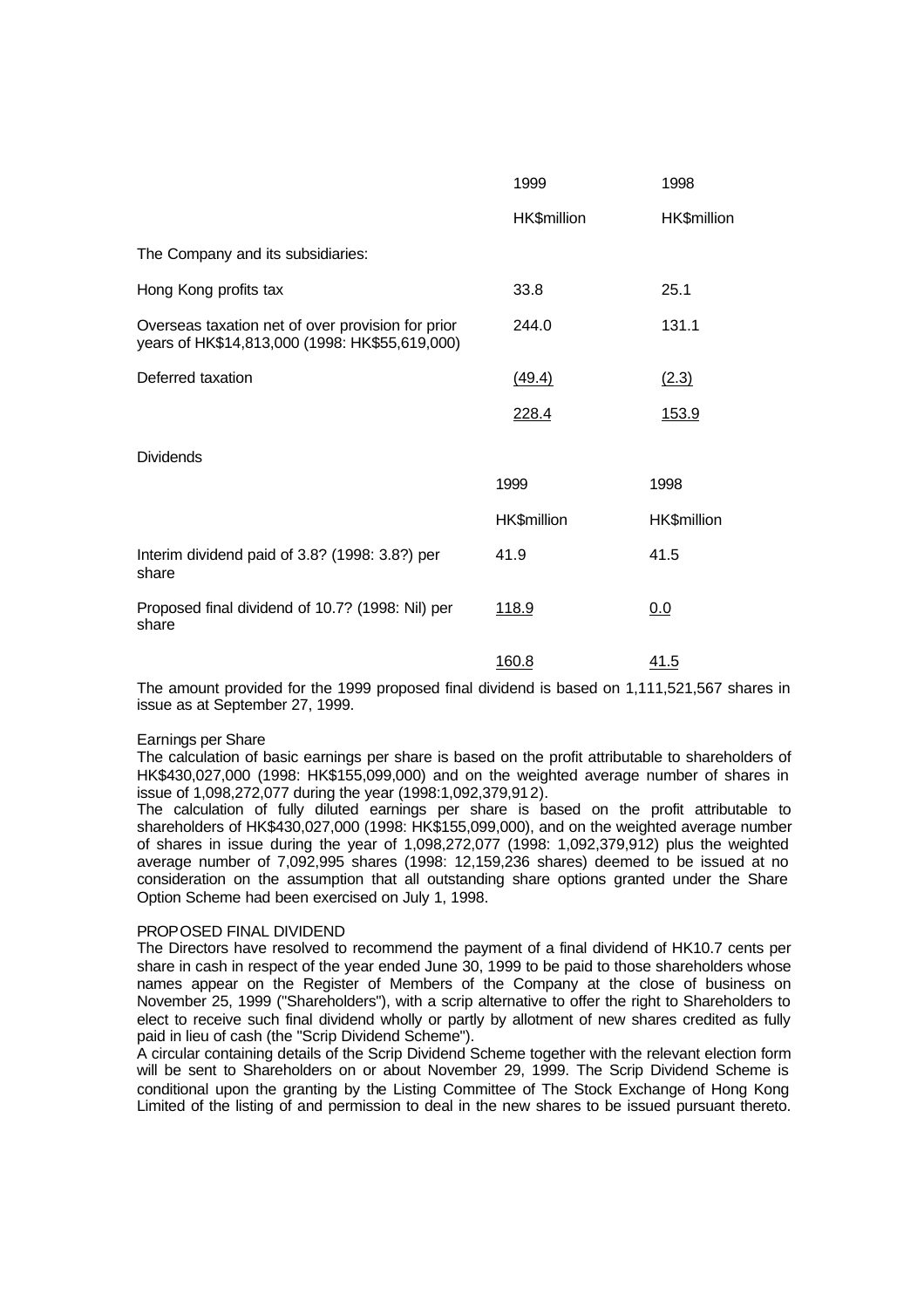The relevant dividend warrants and certificates for the new shares to be issued pursuant to the Scrip Dividend Scheme will be dispatched to the Shareholders on December 28, 1999.

## BUSINESS REVIEW AND OUTLOOK

#### Group Results

For the year ended June 30, 1999, the Group achieved a turnover of HK\$5,993.8 million, up 18% on the previous year. Operating profit rose 28% to HK\$624.6 million, while profit attributable to shareholders was HK\$430 million. The net profit figure included an exceptional gain of HK\$77.7 million from the disposal of listed investments purchased in FY96/97. The basic earnings per share were HK39.15 cents. This year, the Board of Directors has recommended a final dividend of HK10.7 cents per share. Together with an interim dividend of HK3.8 cents per share, full year dividend per share totalled HK14.5 cents.

## Esprit's seventh straight year of growth

Esprit had a very good year in FY98/99, our seventh consecutive year of growth in turnover and operating profit. How did we do it? Our numbers quantify the strong forward movement of the Group, but what really underpins the results is the depth and breadth of Esprit's performance, which saw significant growth in virtually every part of the Group's business ? wholesale and retail, every product line and in every significant market.

There were four strategic elements that secured Esprit's success: trimmer and fitter operations, improved products, aggressive store expansion and a sustained commitment to building market share.

Trimmer and fitter: Globally, from Europe to Asia, we moved to reduce our unit cost of goods sold by 7%, and lowered our operating cost as a percentage of net sales. The Company is now much trimmer and fitter.

Expanded product lines: Esprit is also now well positioned to capture a significant share of wholesale and retail market segments such as men's wear and kids' wear. In just one example, our men's and kids' wear saw sales growth of 17% and 30%, respectively.

Aggressive store expansion: Esprit took full advantage of lower rental costs in core markets, adding 153,000 sq. ft to expand the Group's retail sales area by 21%. Sales footage in Europe increased 11% to 300,600 sq. ft and Asia Pacific 28% to 566,700 sq. ft. In some cases, we were able to lower leasing costs per square foot and renew leases at rentals as much as 30% below pre Asian crisis levels.

Building market share: In both Europe and Asia, our market share continued to grow. We also increased our brand presence: an independent survey in Germany and the Benelux region revealed that Esprit is one of three brands in top-of-mind recall. We met the test of adversity in Asia by building market share when consumer sentiment was depressed.

Europe - A year of solid growth

Esprit Europe again grew in double-digit terms, to achieve a 15% increase in local currency terms to roughly DM850 million in FY98/99, in a year when the European Union achieved average yearon-year GDP growth of just 2%. Germany accounted for 70% of European turnover, while 19% came from Benelux, and 11% from developing markets, such as France, Scandinavia and Austria. The Group stayed ahead of the Euro currency curve by creating uniformity in pricing across our various European markets. We sustained growth by further penetrating our existing markets, building market share, adding store space and extending product lines. We have maintained a 70-30 split between wholesale and retail sales and this wholesale emphasis enables us to grow sales and contribution rapidly, while building our brands and minimizing our investment in bricks and mortar.

In Germany, despite the difficulty of cracking the restrictive retail environment, we were able to grow sales 17% to DM595 million. Esprit's German strategy has been two-fold: to create a small but highly visible retail presence, and simultaneously build a large parallel wholesale effort. In the Benelux countries, net sales grew by 20%.

France, Scandinavia and Austria, after three years of modest sales growth, all took off in FY98/99, with sales jumping from DM 73 million to DM 93 million. In these markets we increased sales footage, from 33,000 to 52,000 sq. ft. Our strategy of larger stores and better locations has paid off handsomely, as have our efforts to create a uniform positioning and pricing.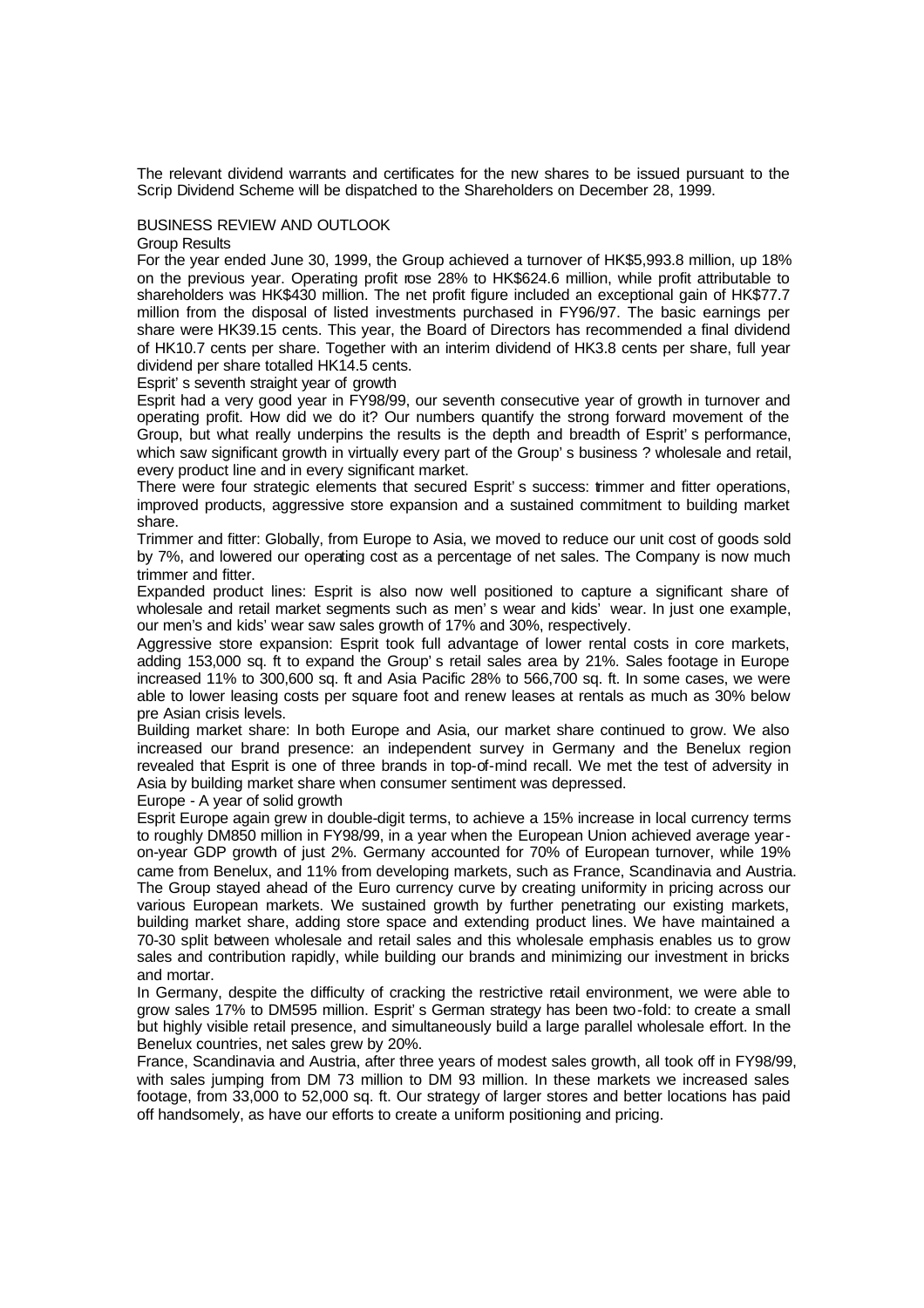Our turnover goal is to reach a billion Deutsche Mark level next year. We anticipate that the sources of our future growth will be currently under-developed markets, such as France, underexploited product lines and more efficient use of our distribution channels.

## Asia Pacific - Beyond toughing it out

The Asian economic crisis was not as widespread as many feared, although the consumer recession cut very deeply for a time, particularly in Hong Kong. However, by early 1999 it was clear that the crisis was not without its silver lining: the Group was able to reduce its unit production cost by 10% in Asia, where over 70% of our goods are produced, while lowering our rental costs per square foot.

Full year sales of HK\$2.2 billion were up 17% on the prior year. The average value of most Asian currencies, with the exception of the HK dollar, devalued during the year. Because our Asian results are translated into Hong Kong dollars, which remain tied to the US dollar, the currency factor masks some even more dramatic sales increases in local currency terms.

Difficult strategic decisions had to be made in Japan, where we effectively pulled out of the market, and in Korea, where we scaled back from 32 stores to a single store. We intend to rebuild our presence in these markets though probably in a different mode of operation.

In Hong Kong, against the city's 16% drop in aggregate retail sales, we managed to increase sales by 5% to HK\$752 million. Sales margins held up for Esprit branded merchandise, while Red Earth's sales soared by 56%.

Australia was the star, growing 72% in local currency terms or 59% in Hong Kong dollar terms to HK\$624 million. Esprit sales alone grew by 40% in local currency terms or 30% in Hong Kong dollar terms, to HK\$ 493 million. We opened 17 new Esprit stores in Australia, increasing total sales area by 30,000 sq. ft, to 146,000 sq. ft. Australia's contribution to operating profit was affected by negative performance of Red Earth due to one-time provision associated with the brand's new image launch, such as the write-off of obsolete Red Earth packaging products and fixtures.

Net sales in Taiwan increased by 34% in local currency terms or 23% in HK dollar terms, to HK\$418 million. We took advantage of cheaper real estate to expand aggressively, increasing our sales area by 68%. Esprit Kids', which was under our strong push last year, saw over 450% turnover growth to NT\$200 million.

This year we were able to fully consolidate the activities of Esprit Canada, which is 75% owned by the Company. Canada is our window on North America. We have focused a great deal on reorganising wholesale operations, improving efficiency and shifting the focus to west coast where the brand is better known. Net sales were up 5% in Canadian dollar terms.

#### Brand Extension

Last year we stressed brand extension - the growth of new and developing product lines, such as Esprit Kids, EDC and bodywear, that carry the Esprit style into new garment categories. Speed, smarts and style are the key to this kind of performance, especially in replenishing inventories of best-selling items before they run out.

While developing new product lines, women's wear continued to be our largest revenue contributor. Sales was boosted by the new "Collection" line of contemporary work wear for women and EDC, a fast response, short production cycle line.

Men's wear and kids' wear were among our fastest-growing apparel lines last year. These now account for 9% and 11% respectively of Esprit's total sales, and we expect these figures to increase.

Our bodywear line, manufactured by market leader Triumph, was launched in December 1998 and has already achieved sales of HK\$29 million. It too offers attractive segmentation possibilities. One of the most exciting developments for us in FY98/99 was the continued rapid growth of Red Earth's color cosmetics business. Sales grew more than two times to HK\$310 million or 5% of overall turnover (versus 1% last year); new market rollouts in Singapore, Taiwan and Canada were highly successful; and total floor space is 45,800 square feet. Finally, Red Earth's original and still largest operations, in Australia and New Zealand, were acquired in June 1998 and are currently under image revamp.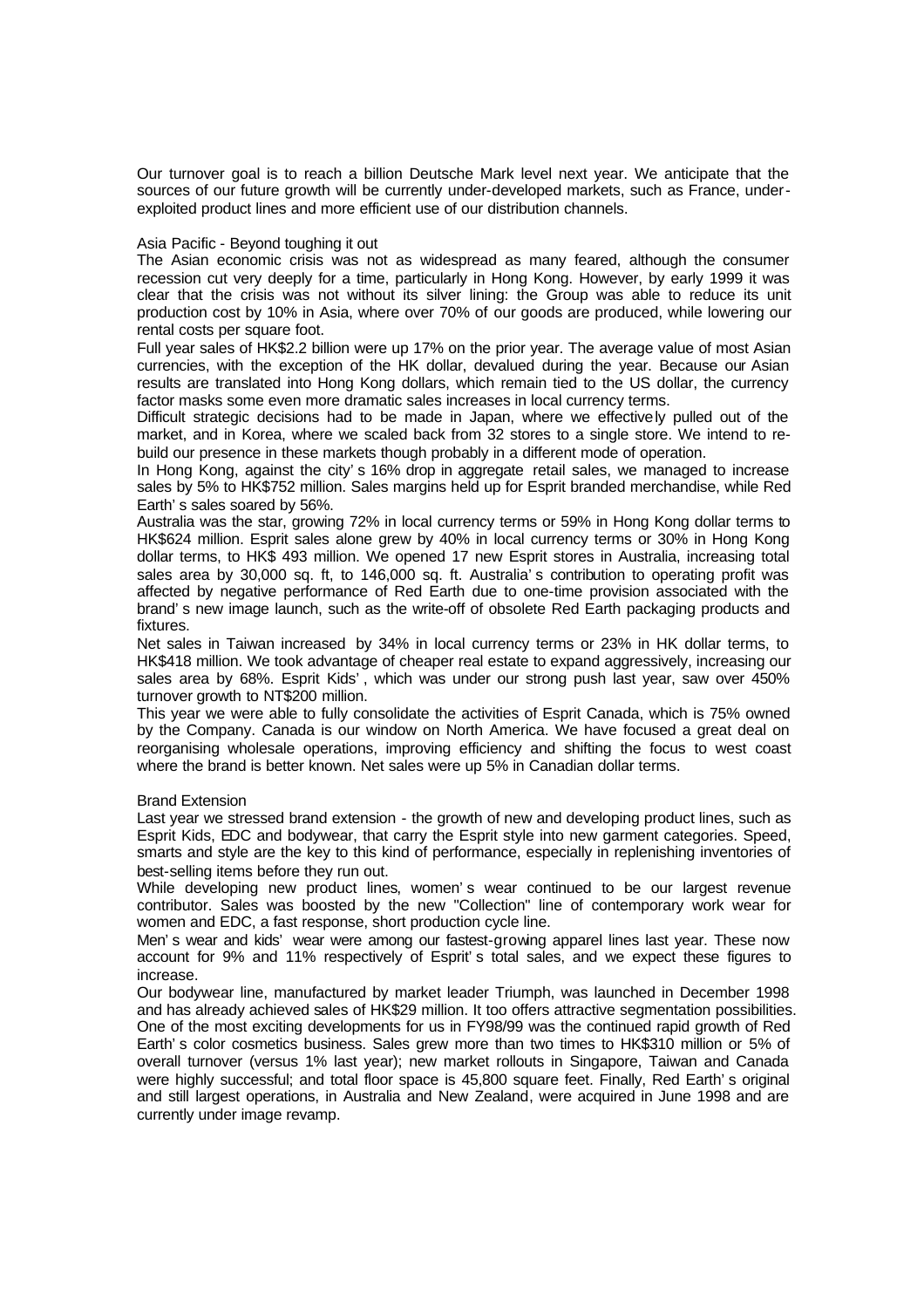Red Earth's success has been particularly gratifying in that it provides the Group with a fully established second brand with which to launch new products to existing and new Esprit customers in our existing markets.

### Esprit International - Licensing

Licensing remained a strategically important part of the Group's business last year and provided a royalty income of HK\$68 million. Our four core licensing groups are eyewear, timewear, jewelry, and bed & bath. Housewares (porcelain and table linen) and fragrances and cosmetics licenses were granted last year. A license to manufacture and distribute glassware was signed in August 1999 with German glassware manufacturer Schott Zwiesel.

#### Year 2000 Compliance

The use of only two digits to represent the year in certain computer databases to save storage space has created the Year 2000 issue in computers. Computer systems that are not Year 2000 compliant may generate incorrect results for processing or retrieving time-related information when the date turns January 1, 2000.

In 1996, the Company established an in-house taskforce to address the Year 2000 issue. The compliance program of the Group covers all of the Group's domestic and foreign branches as well as subsidiaries; it incorporates all hardware and software needs ? including IT, industrial and communication equipment. To date, all work relating to critical systems has already been completed and tested. For systems provided by third parties, the Group has confirmed the Year 2000 compliance of these systems with the vendors. The Group has made enquiries regarding Year 2000 compliance of systems of its major business partners, including suppliers and customers.

Based on the assessment to date, the Company does not expect that the Year 2000 issue will have any material adverse effect on the Group's financial condition or its operations. The Company has identified that a significant disruption in the product supply chain represents the most reasonably likely worst case Year 2000 scenario. Potential sources of risk include (a) the inability of principal suppliers or logistics providers to be Year 2000-ready, which could result in delays in product deliveries from such suppliers or logistics providers and (b) disruption of the distribution channel, including ports, transportation vendors and the Company's own distribution centres as a result of general failure of systems and necessary infrastructure such as electricity supply. The Company is preparing plans to flow inventory around an assumed period of disruption to the supply chain, which could include accelerating selected critical products to reduce the impact of significant failure. As 95% of the Year 2000 compliance project is through the use of in-house programming resources and replacement of hardware and software which is part of the Group's ongoing upgrading program, there is no significant financial impact arising from Year 2000 compliance.

# **Outlook**

We intend to stay with our winning strategy. And we intend to keep the growth coming by aggressively developing and introducing new product lines, further expanding our successful European wholesale channels and riding the rebound in Asian retail.

We will sell significantly more merchandise ? and more lines ? as our brand continues to thrive and our products are more competitively priced. Esprit will continue to exploit opportunities provided by our existing lines and to identify additional lines that offer growth potential.

We will have more wholesale channels in Europe, more floor space in Asia. Esprit's wholesale strategy in Europe has been a real winner, delivering rapid returns with relatively modest investment and risk. We will continue to add sales footage in existing markets in Europe at a constant, but somewhat lower rate when compared with Asia. Our megastore concept will play an important part in our strategy in both Europe and Asia. We will build satellite stores in second-tier population centres. And we will build our franchise business in small cities. We will also continue to expand in Asia in terms of retail floor space.